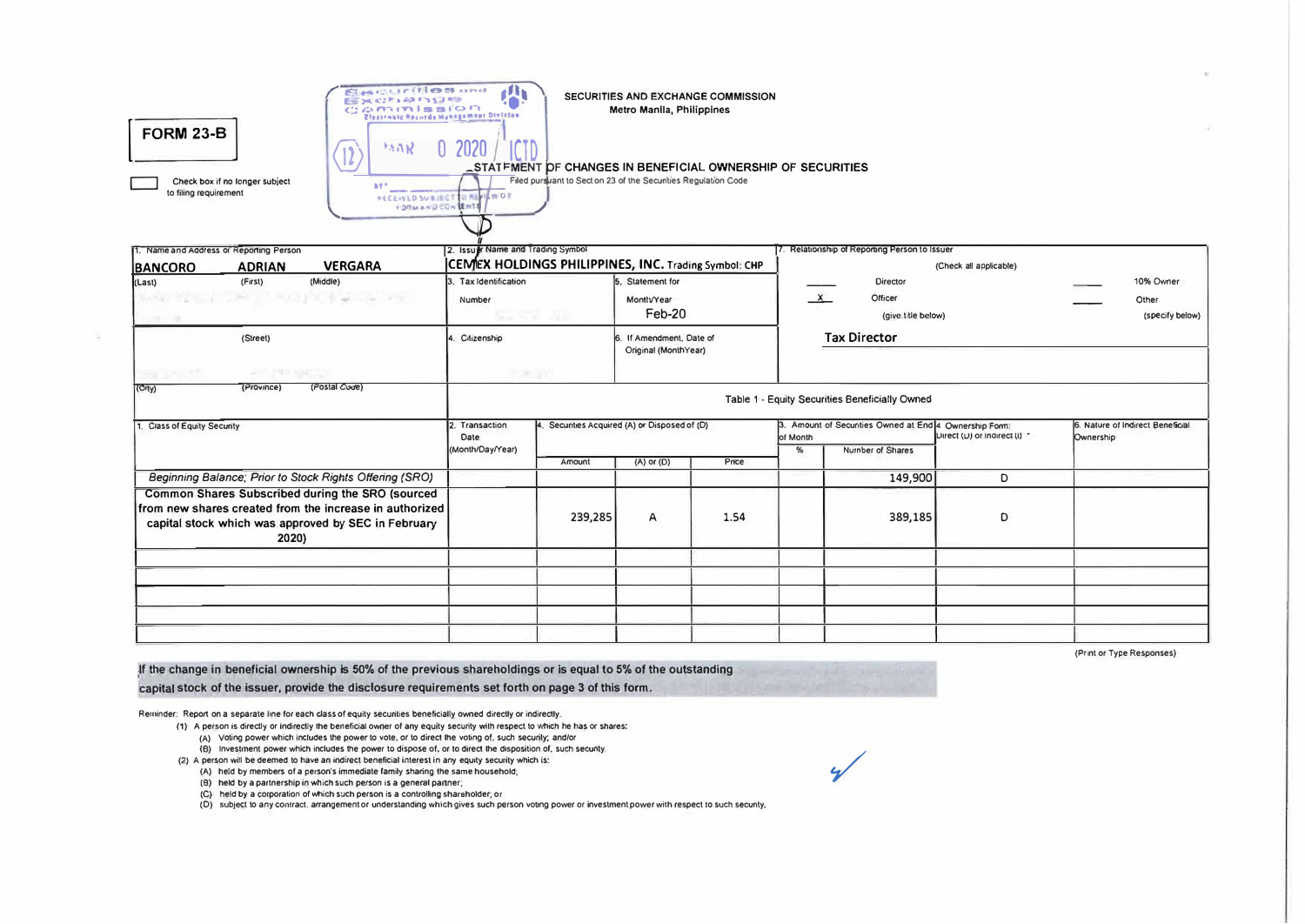## FORM 23-B (continued)

# Tabia I - Deirvative Securities Acquired, Disposed of, or Beneficially Owned<br>Tabia I - Deirvative Securities Acquired, Disposed of, or Beneficially Owned

J,

l.

|  |  |  |  |  | N/A |           |                         |                  |                                                                                                           |                                                                                         |                       |                                                                                                  | 1. Derivative Security |
|--|--|--|--|--|-----|-----------|-------------------------|------------------|-----------------------------------------------------------------------------------------------------------|-----------------------------------------------------------------------------------------|-----------------------|--------------------------------------------------------------------------------------------------|------------------------|
|  |  |  |  |  |     |           |                         |                  |                                                                                                           |                                                                                         |                       |                                                                                                  |                        |
|  |  |  |  |  |     |           |                         |                  |                                                                                                           | Security                                                                                | of Derivalive         |                                                                                                  |                        |
|  |  |  |  |  |     |           |                         |                  |                                                                                                           |                                                                                         | Date<br>(MonthDay/Yr) |                                                                                                  |                        |
|  |  |  |  |  |     |           | Andunt                  |                  |                                                                                                           |                                                                                         |                       | 2. Conversion or 13. Transaction – 44. Number of Derivative Securities.<br>Exercise Price – Date |                        |
|  |  |  |  |  |     |           | $\mathbf{r}$ (b) or (b) |                  |                                                                                                           |                                                                                         |                       |                                                                                                  |                        |
|  |  |  |  |  |     |           |                         | Date Exercisable |                                                                                                           | 5. Date<br>Exercisable and<br>Expiration Date<br> (Month/Day/Year)<br> (Month/Day/Year) |                       |                                                                                                  |                        |
|  |  |  |  |  |     |           | Date                    | Expiration       |                                                                                                           |                                                                                         |                       |                                                                                                  |                        |
|  |  |  |  |  |     |           | 릝                       |                  |                                                                                                           |                                                                                         |                       | <b>Underlying Securities</b>                                                                     | 6. Trile and Amount of |
|  |  |  |  |  |     | of Shares | Number                  | Amount or        |                                                                                                           |                                                                                         |                       |                                                                                                  |                        |
|  |  |  |  |  |     |           |                         |                  |                                                                                                           |                                                                                         | Security              | Priče of [8. No. of<br>  Derivative   Derivativa                                                 |                        |
|  |  |  |  |  |     |           | Month                   |                  | Beneficially<br>Owned at<br>End of                                                                        |                                                                                         | Securities            |                                                                                                  |                        |
|  |  |  |  |  |     |           | th periodi              | Ŗ                |                                                                                                           |                                                                                         |                       |                                                                                                  |                        |
|  |  |  |  |  |     |           |                         |                  | ¶9. Owner- 110. Nature<br>arb Form  of Indirect<br>of DerivatlyBeneficial<br> birect (b)  <br> birect (b) |                                                                                         |                       |                                                                                                  |                        |
|  |  |  |  |  |     |           |                         |                  |                                                                                                           |                                                                                         |                       |                                                                                                  |                        |

Explanation of Responses:

Note; - File three (3) copies of this form, one of which must be manually signed.<br>Attach additional sheels if space provided is linsufficient.

 $\mathcal{F}_{\mathcal{F}}$